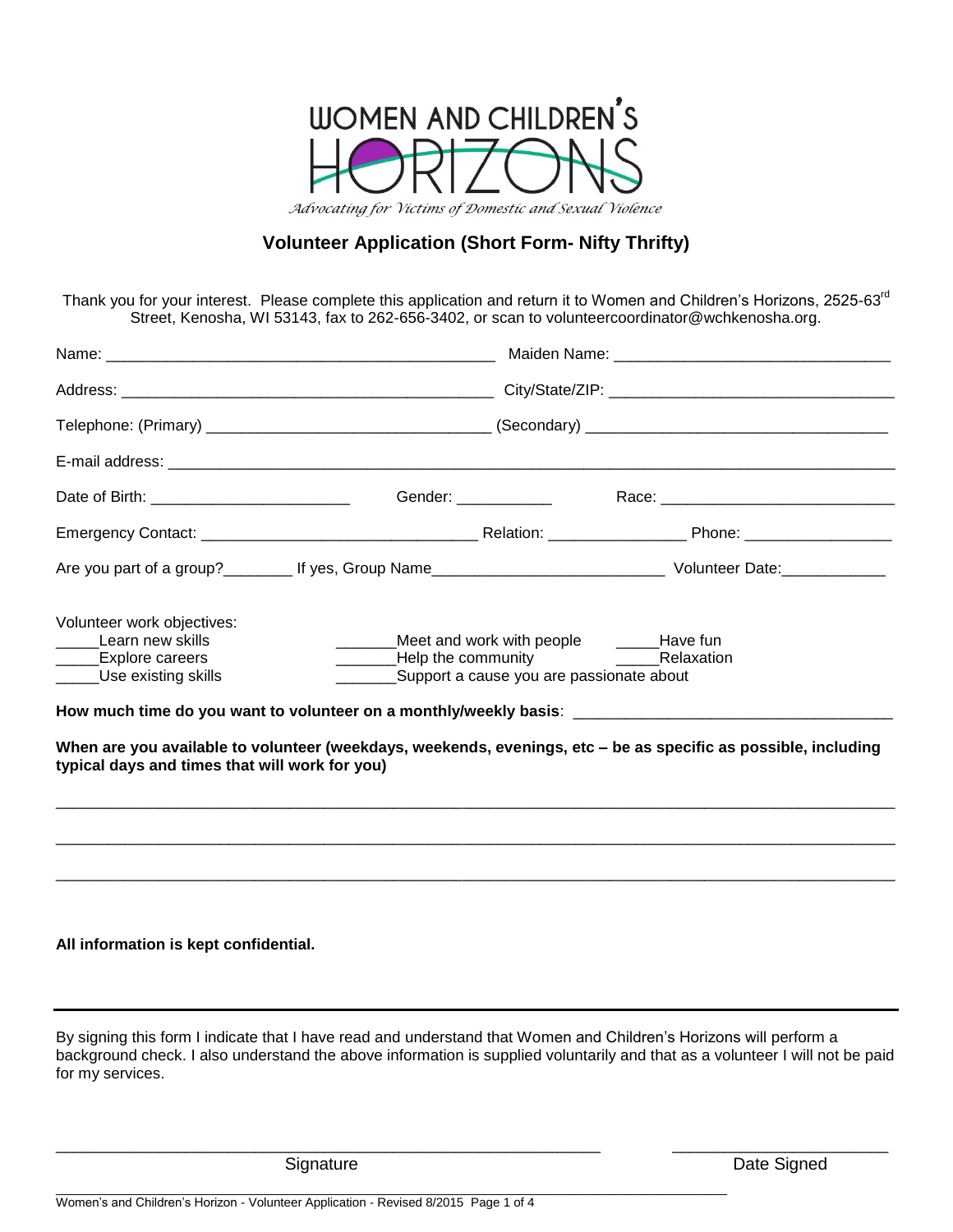# **Volunteer/Intern Code of Conduct and Confidentiality**

Name: (Please Print)\_\_\_\_\_\_\_\_\_\_\_\_\_\_\_\_\_\_\_\_\_\_\_\_\_\_\_\_\_\_\_\_\_\_\_\_\_\_\_ Date of Birth: \_\_\_\_\_\_\_\_\_\_\_\_\_\_\_\_\_\_\_\_\_\_\_\_\_\_

- 1. I will not be under the influence of any illegal, non-prescribed drugs, or alcohol during work/volunteer hours.
- 2. I will not influence others while on the job to come under the influence of any illegal, non-prescribed drugs, or alcohol, or participate in the sale thereof.
- 3. I will report any knowledge of drug use or sale to an immediate supervisor.
- 4. When under a doctor's care and am prescribed medication that might interfere with volunteering, I will inform the supervising staff member or volunteer coordinator of such in writing, and will work only with authorization.
- 5. I understand that any information seen or heard in the course of volunteering/working is to be kept in **strict confidence**, and **no information is to be given out about a client** without his/her written consent, or with the written consent of WCH.
- 6. I will immediately report to the volunteer coordinator any conflict of interest on my part, and understand I will not be able to participate in direct supervision of any close friend or relative.
- 7. Contact with any client will be kept on a professional level.

Termination of my volunteer/intern opportunity could result from any of the following:

- 1. Routine unsatisfactory/disruptive volunteer performance.
- 2. Conviction of a criminal offense while volunteering/interning.
- 3. Insubordination.
- 4. Excessive tardiness (Intern).
- 5. Three unexcused absences within a semester's time (Intern).
- 6. I also understand that I am not eligible to volunteer for WCH if I have used any of the agency services within the last twelve months.

Have you ever been found guilty of, or do you presently have pending, any violations of the law, including ordinance violations other than minor traffic violations? (In accordance with State Law, pending charges or convictions will not be used or considered unless they are substantially related to circumstances of the particular job.)

\_\_\_\_\_\_\_\_\_\_\_\_\_\_\_\_\_\_\_\_\_\_\_\_\_\_\_\_\_\_\_\_\_\_\_\_\_\_\_\_\_\_\_\_\_\_\_\_\_\_\_\_\_\_\_\_\_\_\_\_\_\_\_\_\_\_\_\_\_\_\_\_\_\_\_\_\_\_\_\_\_\_\_\_\_\_\_\_\_\_\_\_\_\_

\_\_\_\_\_\_\_\_\_\_\_\_\_\_\_\_\_\_\_\_\_\_\_\_\_\_\_\_\_\_\_\_\_\_\_\_\_\_\_\_\_\_\_\_\_\_\_\_\_\_\_\_\_\_\_\_\_\_\_\_\_\_\_\_\_\_\_\_\_\_\_\_\_\_\_\_\_\_\_\_\_\_\_\_\_\_\_\_\_\_\_\_\_\_

\_\_\_\_\_\_\_\_\_\_\_\_\_\_\_\_\_\_\_\_\_\_\_\_\_\_\_\_\_\_\_\_\_\_\_\_\_\_\_\_\_\_\_\_\_\_\_\_\_\_\_\_\_\_\_\_\_\_\_\_\_\_\_\_\_\_\_\_\_\_\_\_\_\_\_\_\_\_\_\_\_\_\_\_\_\_\_\_\_\_\_\_\_\_

\_\_\_\_\_\_\_\_\_\_\_\_\_\_\_\_\_\_\_\_\_\_\_\_\_\_\_\_\_\_\_\_\_\_\_\_\_\_\_\_\_\_\_\_\_\_\_\_\_\_\_\_\_\_\_\_\_\_\_\_\_\_\_\_\_\_\_\_\_\_\_\_\_\_\_\_\_\_\_\_\_\_\_\_\_\_\_\_\_\_\_\_\_\_

\_\_\_\_\_\_\_\_\_\_\_\_\_\_\_\_\_\_\_\_\_\_\_\_\_\_\_\_\_\_\_\_\_\_\_\_\_\_\_\_\_\_\_\_\_\_\_\_\_\_\_\_\_\_\_\_\_\_\_\_\_\_\_\_\_\_\_\_\_\_\_\_\_\_\_\_\_\_\_\_\_\_\_\_\_\_\_\_\_\_\_\_\_\_

\_\_\_\_\_\_\_Yes \_\_\_\_\_\_No

If yes, please explain:

**Kenosha is a small town and at times we come in contact with survivors known to us. Will you sign a confidentiality contract:** \_\_\_\_\_\_\_Yes \_\_\_\_\_\_No

**Please be aware that as a matter of course, Women and Children's Horizons obtains criminal history/ background checks on potential volunteers through law enforcement and social services agencies to check for allegations/substantiated child abuse or neglect situations. For that reason, please provide your social security number on the following two pages. All information is kept confidential.**

By signing this form I indicate that I have read and understand that Women and Children's Horizons will perform a background check. I also understand the above information is supplied voluntarily and that as a volunteer I will not be paid for my services. I understand and agree with all above conditions of volunteering with WCH.

\_\_\_\_\_\_\_\_\_\_\_\_\_\_\_\_\_\_\_\_\_\_\_\_\_\_\_\_\_\_\_\_\_\_\_\_\_\_\_\_\_\_\_\_\_\_\_\_\_\_\_\_\_\_\_\_\_\_\_\_\_\_\_ \_\_\_\_\_\_\_\_\_\_\_\_\_\_\_\_\_\_\_\_\_\_\_\_\_

\_\_\_\_\_\_\_\_\_\_\_\_\_\_\_\_\_\_\_\_\_\_\_\_\_\_\_\_\_\_\_\_\_\_\_\_\_\_\_\_\_\_\_\_\_\_\_\_\_\_\_\_\_\_\_\_\_\_\_\_\_\_\_\_\_\_\_\_\_\_\_\_\_\_\_\_\_\_\_\_\_\_\_\_\_\_\_\_\_\_\_\_\_\_\_\_\_

Signature **Date Signed** Signature **Date Signed**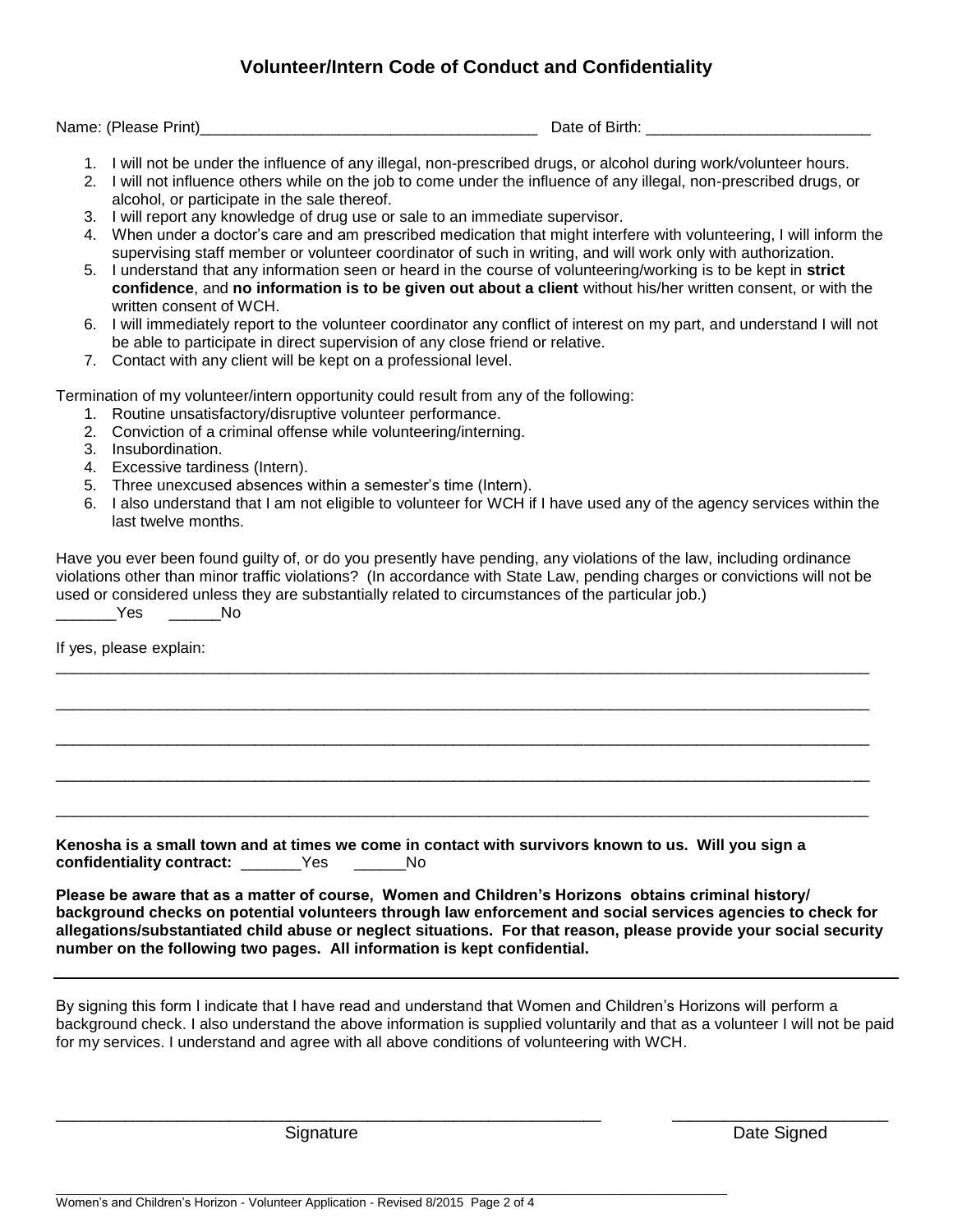

### **Authorization for Law Enforcement Record Check**

### **To be signed by all employees and volunteers working for the program**

I, \_\_\_\_\_\_\_\_\_\_\_\_\_\_\_\_\_\_\_\_\_\_\_\_\_\_\_\_\_\_\_\_\_(insert name), grant permission to Women and Children's Horizons to contact state and local offices for a law enforcement record check. I understand this will include any juvenile offenses on my records. I further understand that this information is a necessary part of my application for employment/volunteerism with Women and Children's Horizons. This authorization expires 90 days after the date of my signature.

| Last                                                                                                                                                                                                                          |           | First                                                                                                        | Middle      |
|-------------------------------------------------------------------------------------------------------------------------------------------------------------------------------------------------------------------------------|-----------|--------------------------------------------------------------------------------------------------------------|-------------|
|                                                                                                                                                                                                                               |           |                                                                                                              |             |
|                                                                                                                                                                                                                               |           |                                                                                                              |             |
| Race: and the state of the state of the state of the state of the state of the state of the state of the state of the state of the state of the state of the state of the state of the state of the state of the state of the |           |                                                                                                              |             |
|                                                                                                                                                                                                                               | Signature |                                                                                                              | Date Signed |
| particular job.<br><b>Example Street Press</b>                                                                                                                                                                                |           | convictions will not be used or considered unless they are substantially related to the circumstances of the |             |
|                                                                                                                                                                                                                               |           |                                                                                                              |             |
|                                                                                                                                                                                                                               |           |                                                                                                              |             |
|                                                                                                                                                                                                                               |           |                                                                                                              |             |
|                                                                                                                                                                                                                               |           |                                                                                                              |             |
| For Law Enforcement Use only                                                                                                                                                                                                  |           |                                                                                                              |             |

Any record found: \_\_\_\_\_\_Yes \_\_\_\_\_\_\_\_\_\_\_\_\_\_No If yes, please include a copy of arrests, and return form to Women and Children's Horizons, 2525-63rd Street, Kenosha, WI 53143 Thank you.